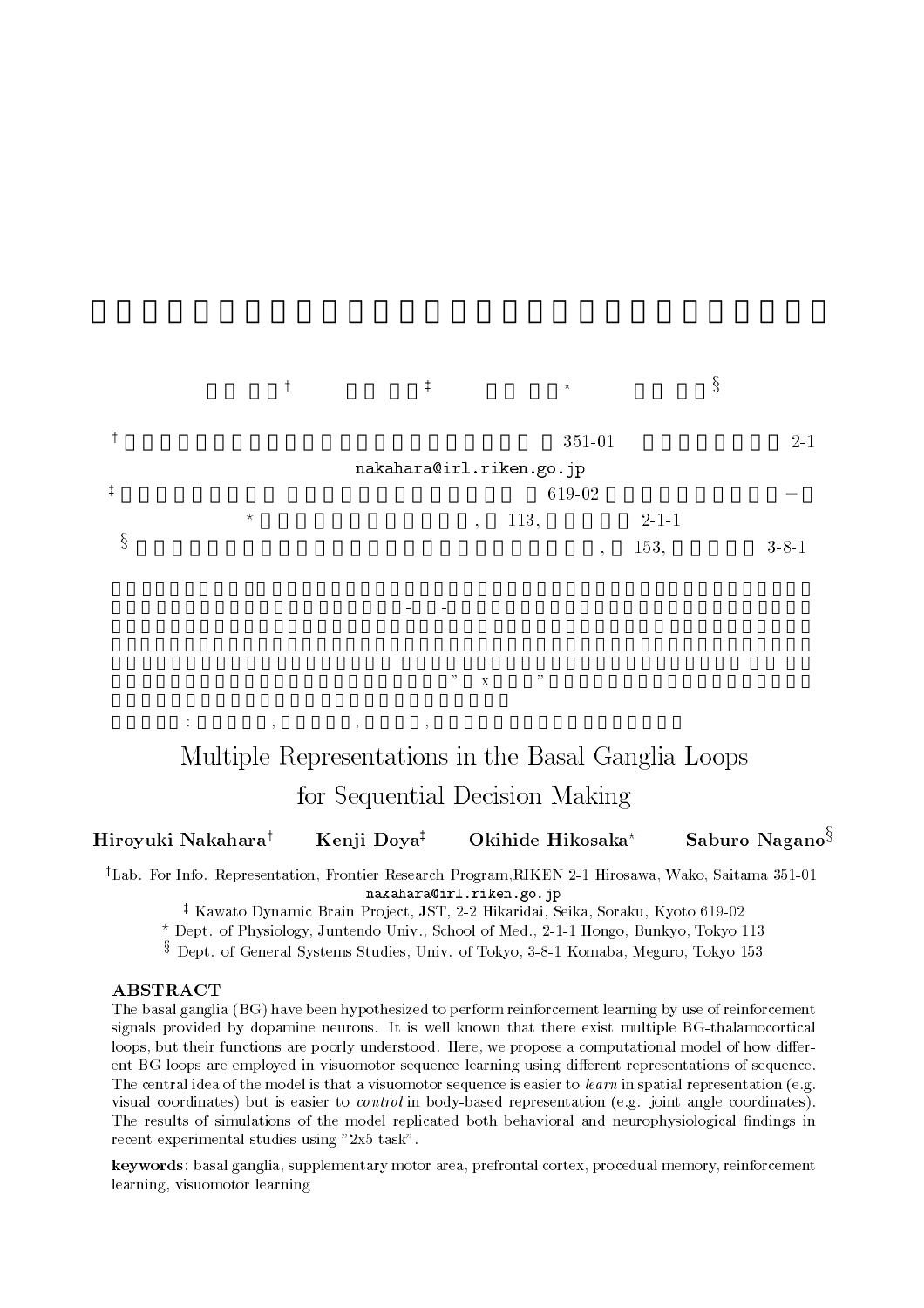#### **INTRODUCTION** 1

Schultz and his colleagues showed in their experiments [15] that the response tuning of dopamine  $(DA)$  neurons in the substantia nigra pars compacta (SNc) in the basal ganglia  $(BG)$ shifts from primary reward to conditioned stimuli that predict reward as the conditioning establishes. This fact has led to a hypothesis that a specific form of reinforcement learning (RL), temporal difference  $(TD)$  learning [2], occurs in the BG with TD error of reward prediction provided by DA neurons as the reinforcement signal (e.g.  $[3,6,14]$ ). This hypothesis provides a computational basis for investigating the BG function for sequential motor control, which has been suggested in studies on brain lesions and neuronal recordings.

The BG-thalamocortical circuit is one of the major cortico-subcortical circuits for motor control, with the other being the cerebellocortical circuit. A striking feature of the BG circuit is its separate, closed loop organization. The BG receives projections from almost the entire cerebral cortex but each part of BG projects to specific area of the frontal cortex. At least four BG loops have been identified, including motor, oculomotor and dorsolateral prefrontal loops [1]. Functions of some of these loops have been proposed, but it is very poorly understood how these BG loops work *together* in sequential motor control tasks.

In recent experiments of sequential arm reaching task called "2x5 task" [5], Hikosaka and his colleagues have found that different parts of the BG and the frontal cortex are involved differentially in acquisition and execution of sequential movement [10, 12]. Motivated by their results, we propose a computational model of how different BG-cortical loops are involved in different stages of learning of sequential movement. The key idea is that a visuomotor sequence like that in the 2x5 task is easier to learn in spatial representation (e.g. visual coordinates) but is easier to *control* in body-based representa-

tion (e.g. joint angle coordinates) [13]. Specifically, we propose that the dorsolateral prefrontal (DLPF) loop learns a sequence in spatial representation and the supplementary motor area loop learns a sequence in body-based representation. Both loops learn concurrently using the reinforcement signal carried by DA neurons, but relative ease of learning and effectiveness in control causes the differential involvement of these two loops. Simulation of the proposed model replicated both behavioral and neurophysiological findings of the 2x5 task experiments.

## 2x5 TASK AND ITS FIND- $\overline{2}$ **ING**

Figure 1 shows an example of the sequence of events in a single trial of the 2x5 task. When the animal pressed the home key at the start of a trial, two out of the 16 LED buttons were turned on simultaneously, which is called a 'set' of stimulus. The animal had to press the illuminated buttons in a predetermined order, which he had to find out by trial-and-error. If successful, another pair of LEDs, the second set, was illuminated which the monkey had to press again in a predetermined order. A fixed sequence of 5 sets, called a 'hyperset,' was presented in a trial. When the animal pressed a wrong button, all LED buttons were illuminated briefly with an unpleasant beep sound, and the trial was aborted without any reward. The animal then had to start over a new trial by pressing the home key. After each successful set, the animal was given a liquid reward.

The same hyperset was used throughout a 'block' of experiments until completing a certain number of successful trials (criterion). On each day during a training period, the monkey performed several blocks of trials with different hypersets. Some hypersets were used every day, called 'learned' hypersets, and others were randomly generated and used only once, called 'new' hypersets. Order of presentation of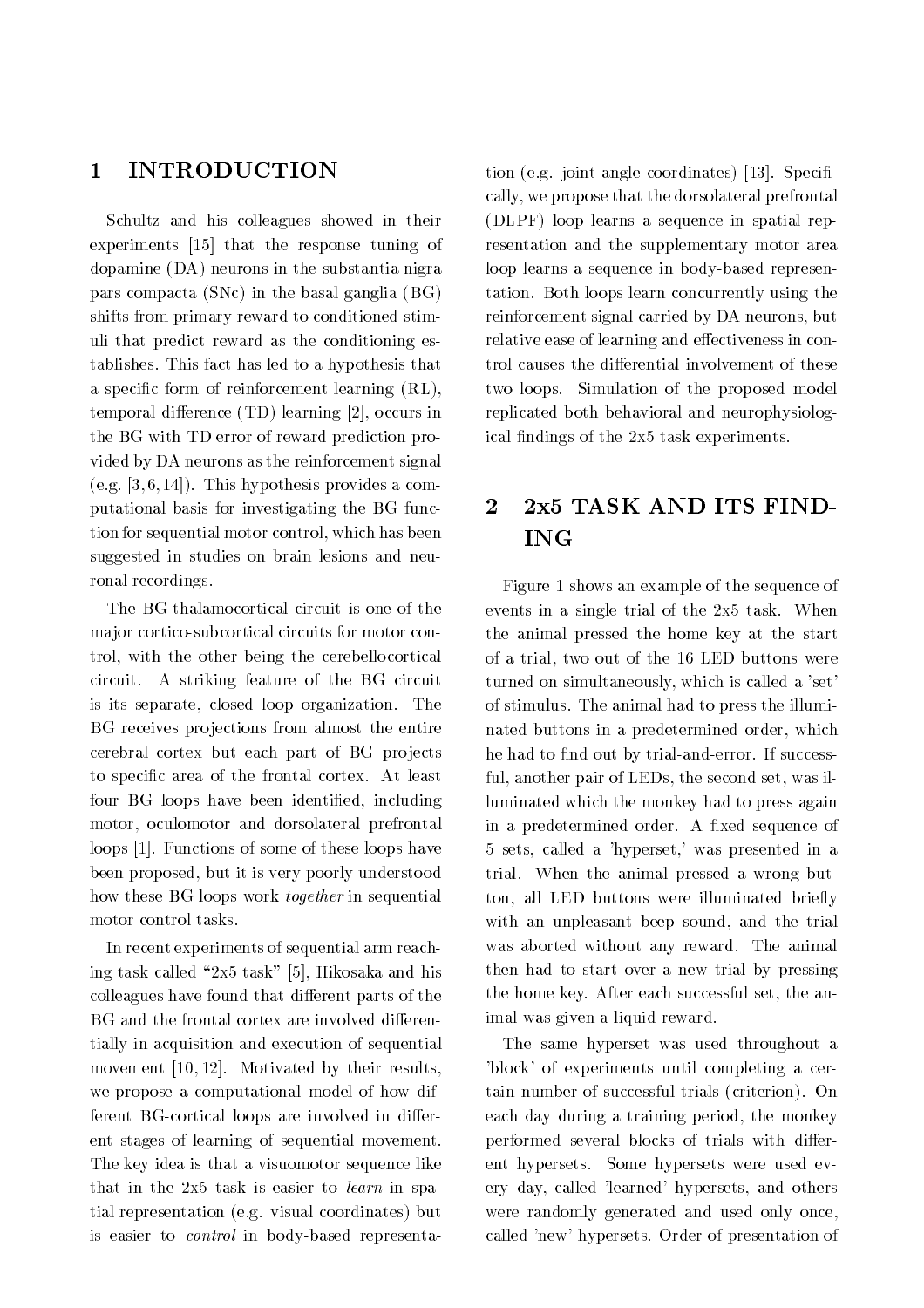

 $\mathbf{r}$  . The set of the set of the set of the set of the set of the set of the set of the set of the set of the set of the set of the set of the set of the set of the set of the set of the set of the set of the set of t . The contract of the contract of the contract of the contract of the contract of the contract of the contract of the contract of the contract of the contract of the contract of the contract of the contract of the contrac -  
 7  \*  
 

  
#

. In the contract of the contract of the contract of the contract of the contract of the contract of the contract of the contract of the contract of the contract of the contract of the contract of the contract of the contr eryday.

Learning in  $2x5$  tasks is measured by the @ - 

 - 

 # 6 11 
 # 
+
 -  - # -Short-term . The contract of the contract of the contract of the contract of the contract of the contract of the contract of the contract of the contract of the contract of the contract of the contract of the contract of the contrac  $\mathbf{1}$  , and  $\mathbf{1}$  , and  $\mathbf{1}$  , and  $\mathbf{1}$  , and  $\mathbf{1}$  , and  $\mathbf{1}$  , and  $\mathbf{1}$  , and  $\mathbf{1}$  , and  $\mathbf{1}$  , and  $\mathbf{1}$  , and  $\mathbf{1}$  , and  $\mathbf{1}$  , and  $\mathbf{1}$  , and  $\mathbf{1}$  , and  $\mathbf{1}$  , . The contract of the contract of the contract of the contract of the contract of the contract of the contract of the contract of the contract of the contract of the contract of the contract of the contract of the contrac  ! 

 2 \*#

1 
 !  0  
"  
 -    $\mathbf{r}$  and  $\mathbf{r}$  and  $\mathbf{r}$  and  $\mathbf{r}$  and  $\mathbf{r}$  and  $\mathbf{r}$  and  $\mathbf{r}$  and  $\mathbf{r}$  and  $\mathbf{r}$  and  $\mathbf{r}$  and  $\mathbf{r}$  and  $\mathbf{r}$  and  $\mathbf{r}$  and  $\mathbf{r}$  and  $\mathbf{r}$  and  $\mathbf{r}$  and  $\mathbf{r}$  and  $\blacksquare$  . The contract of the contract of the contract of the contract of the contract of the contract of the contract of the contract of the contract of the contract of the contract of the contract of the contract of the tary motor area  $(SMA)$  [12]. Number of error   %! ! 1 
  -   - 
"8  -!

   

 
# " where the contract of the contract of the contract of the contract of the contract of the contract of the contract of the contract of the contract of the contract of the contract of the contract of the contract of the cont . The contract of the contract of the contract of  $\Gamma$  is a set of the contract of the contract of the contract of the contract of the contract of the contract of the contract of the contract of the contract of the contra result in the second contract of the second contract of the second contract of the second contract of the second contract of the second contract of the second contract of the second contract of the second contract of the s 
( ! !# 3 ( -  
+ 

 - -  - 
"8 
 ++

!  $\mathbb{P}^1$  , and  $\mathbb{P}^1$  , and  $\mathbb{P}^1$  , and  $\mathbb{P}^1$  , and  $\mathbb{P}^1$  , and  $\mathbb{P}^1$  , and  $\mathbb{P}^1$  , and  $\mathbb{P}^1$  , and  $\mathbb{P}^1$  , and  $\mathbb{P}^1$  , and  $\mathbb{P}^1$  , and  $\mathbb{P}^1$  , and  $\mathbb{P}^1$  , and  $\mathbf{r}$  , and  $\mathbf{r}$  , and  $\mathbf{r}$  , and  $\mathbf{r}$  , and  $\mathbf{r}$  , and  $\mathbf{r}$  , and  $\mathbf{r}$  , and  $\mathbf{r}$  , and  $\mathbf{r}$  , and  $\mathbf{r}$  , and  $\mathbf{r}$  , and  $\mathbf{r}$  , and  $\mathbf{r}$  , and  $\mathbf{r}$  , and  $\mathbf{r}$  , ++
 +  /  $\sim$  100  $\,$   $\sim$  100  $\,$   $\sim$  100  $\,$   $\sim$  100  $\,$   $\sim$  100  $\,$   $\sim$  100  $\,$   $\sim$  100  $\,$   $\sim$  100  $\,$   $\sim$  100  $\,$   $\sim$  100  $\,$   $\sim$  100  $\,$   $\sim$  100  $\,$   $\sim$  100  $\,$   $\sim$  100  $\,$   $\sim$  100  $\,$   $\sim$  100  $\$ 



2 \*? ; 
  -!"  $\mathbf{r}$  . The set of  $\mathbf{r}$  and  $\mathbf{r}$  and  $\mathbf{r}$  and  $\mathbf{r}$  and  $\mathbf{r}$  and  $\mathbf{r}$  and  $\mathbf{r}$  and  $\mathbf{r}$  and  $\mathbf{r}$  and  $\mathbf{r}$  and  $\mathbf{r}$  and  $\mathbf{r}$  and  $\mathbf{r}$  and  $\mathbf{r}$  and  $\mathbf{r}$  and  $\mathbf$  $\mathbf{r}$  , and the contract of the contract of the contract of the contract of the contract of the contract of the contract of the contract of the contract of the contract of the contract of the contract of the contract o  $\mathbf{r}$  , and  $\mathbf{r}$  , and  $\mathbf{r}$  , and  $\mathbf{r}$  , and  $\mathbf{r}$  , and  $\mathbf{r}$  , and  $\mathbf{r}$  , and  $\mathbf{r}$  $\blacksquare$  . The state of the state of the state of the state of the state of the state of the state of the state of the state of the state of the state of the state of the state of the state of the state of the state of the  6 11 
 #

## - 
-- - 
 - **LOOPS**

3 +  1 - + !" 
 - ( 
 +

 1 " the contract of the contract of the contract of the contract of the contract of the contract of the contract of  $\blacksquare$  . The set of the set of the set of the set of the set of the set of the set of the set of the set of the set of the set of the set of the set of the set of the set of the set of the set of the set of the set of the -  
 +  
/ +  ! - - 
" /

 ! " "
( and the contract of the contract of the contract of the contract of the contract of the contract of the contract of the contract of the contract of the contract of the contract of the contract of the contract of the contra records the contract of the contract of the contract of the contract of the contract of the contract of the con  $\mathbf{r}$  is the contract of the contract of the contract of the contract of the contract of the contract of the contract of the contract of the contract of the contract of the contract of the contract of the contract of t 

 - )

 
!# / 1 /   
/ +   - - +

 
 - -! 


+"  $\mathcal{L} = \{ \mathcal{L} = \mathcal{L} \}$  . The contract of the contract of the contract of the contract of the contract of the contract of the contract of the contract of the contract of the contract of the contract of the contract of  $\blacksquare$  . The contract of the contract of the contract of the contract of the contract of the contract of the contract of the contract of the contract of the contract of the contract of the contract of the contract of the  $\blacksquare$  . The contract of the contract of the contract of the contract of the contract of the contract of the contract of the contract of the contract of the contract of the contract of the contract of the contract of the ! +
 / 1!# \$-( "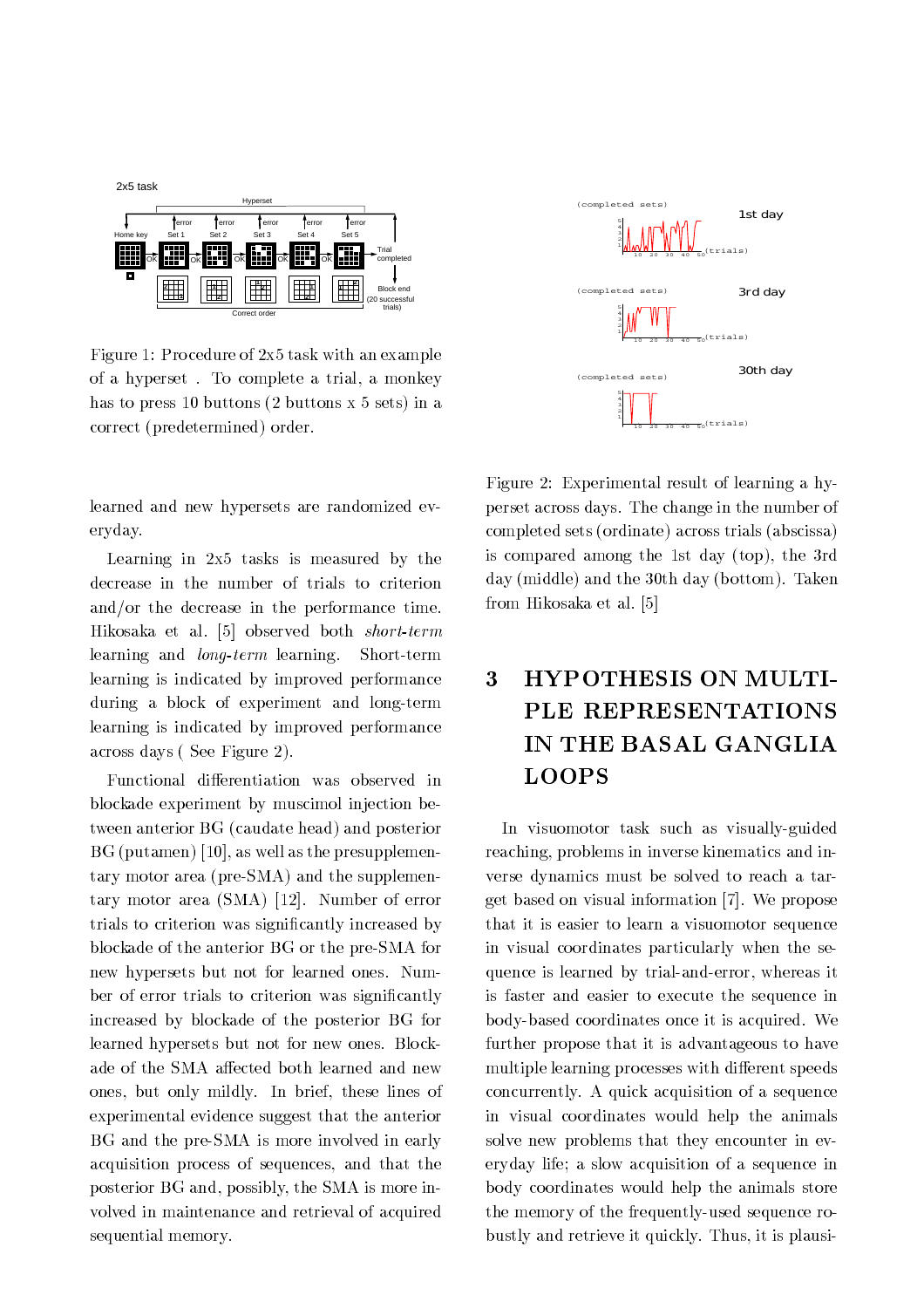

2 ,? 6!- -  - "-   
/  #

   
    +  - 
/

 +    $\mathbf{1}$  , and  $\mathbf{1}$  , and  $\mathbf{1}$  , and  $\mathbf{1}$  , and  $\mathbf{1}$  , and  $\mathbf{1}$  , and  $\mathbf{1}$  , and  $\mathbf{1}$  , and  $\mathbf{1}$  , and  $\mathbf{1}$  , and  $\mathbf{1}$  , and  $\mathbf{1}$  , and  $\mathbf{1}$  , and  $\mathbf{1}$  , and  $\mathbf{1}$  , results the contract of the contract of the contract of the contract of the contract of the contract of the con  $\sim$  1  $\sim$  1  $\sim$  1  $\sim$  1  $\sim$  1  $\sim$  1  $\sim$  1  $\sim$  1  $\sim$  1  $\sim$  1  $\sim$  1  $\sim$ 

Inc derectated premember 1999. The projection from DLPF to the BG is primarily   ( -  - " 
 C -  
# The DLPF is well known to be involved in virecords the contract of the contract of the contract of the contract of the contract of the contract of the con 
   
/ +
" .# 9  
 - " nected with the DLPF also projects to the dor-
 -  - C #  facts, it is likely that the DLPF loop, including the DLPF and the anterior striatum, engages  $\mathbf{r} = \mathbf{r} + \mathbf{r}$  and  $\mathbf{r} = \mathbf{r} + \mathbf{r}$  and  $\mathbf{r} = \mathbf{r} + \mathbf{r}$  and  $\mathbf{r} = \mathbf{r} + \mathbf{r}$ 

  ?  (   -  0   -   -   
(  - - - 8  ( ! " -   - 1  "  $\mathbf{r} = \mathbf{r} + \mathbf{r}$  , and the set of the set of the set of the set of the set of the set of the set of the set of the set of the set of the set of the set of the set of the set of the set of the set of the set of the s  $\blacksquare$  . The contract of the contract of the contract of the contract of  $\blacksquare$  ++

/ +

( !  $\blacksquare$  . The set of the set of the set of the set of the set of the set of the set of the set of the set of the set of the set of the set of the set of the set of the set of the set of the set of the set of the set of the

-  ( - 8 -   ( ! 

    $\blacksquare$  . The set of the set of the set of the set of the set of the set of the set of the set of the set of the set of the set of the set of the set of the set of the set of the set of the set of the set of the set of the

3 
-! -  - 8 pre-SMA is connected with the DLPF  $|17|$ . The  $\blacksquare$  $\mathbb{R}^n$  -state of the state of the state of the state of the state of the state of the state of the state of the state of the state of the state of the state of the state of the state of the state of the state of the s  $\mathbf{r} = \mathbf{r} + \mathbf{r}$ acted with the DLPF loop. It is also experimen- $\blacksquare$  . The set of the set of the set of the set of the set of the set of the set of the set of the set of the set of the set of the set of the set of the set of the set of the set of the set of the set of the set of the  $\mathbf{H} = \mathbf{H} \mathbf{H}$  

 +

 D( A#

We hypothesize that the  $\rm{DLPF}$  loop, per- $\mathbf{r}$  , and  $\mathbf{r}$  , and  $\mathbf{r}$  , and  $\mathbf{r}$  , and  $\mathbf{r}$  , and  $\mathbf{r}$  , and  $\mathbf{r}$  , and  $\mathbf{r}$  , and  $\mathbf{r}$  , and  $\mathbf{r}$  , and  $\mathbf{r}$  , and  $\mathbf{r}$  , and  $\mathbf{r}$  , and  $\mathbf{r}$  , and  $\mathbf{r}$  ,  $\mathbf{A}$  , and the set of  $\mathbf{A}$  , and the set of  $\mathbf{A}$  , and the set of  $\mathbf{A}$  , and the set of  $\mathbf{A}$ The DLPF ( -( 

! / "  $\mathcal{L}$  , and  $\mathcal{L}$  are the statistical contract of  $\mathcal{L}$  . The statistic order of  $\mathcal{L}$   
 - 
/

  !"
  $\mathbb{F}^{n}$  $\frac{1}{\sqrt{2}}$  , and the contract of the contract of the contract of the contract of the contract of the contract of the contract of the contract of the contract of the contract of the contract of the contract of the contra  $\mathbb{P}^1$  . The contract of the contract of the contract of the contract of the contract of the contract of the contract of the contract of the contract of the contract of the contract of the contract of the contract of 
! 

/

  
" + 
 ! 
 2 ,#

### 4 SIMULATION  $ON$  $2\mathrm{x}5$ **TASK**

 $\mathcal{L} = \mathcal{L} = \mathcal{L} = \mathcal{L} = \mathcal{L} = \mathcal{L} = \mathcal{L} = \mathcal{L} = \mathcal{L} = \mathcal{L} = \mathcal{L} = \mathcal{L} = \mathcal{L} = \mathcal{L} = \mathcal{L} = \mathcal{L} = \mathcal{L} = \mathcal{L} = \mathcal{L} = \mathcal{L} = \mathcal{L} = \mathcal{L} = \mathcal{L} = \mathcal{L} = \mathcal{L} = \mathcal{L} = \mathcal{L} = \mathcal{L} = \mathcal{L} = \mathcal{L} = \mathcal{L} = \mathcal$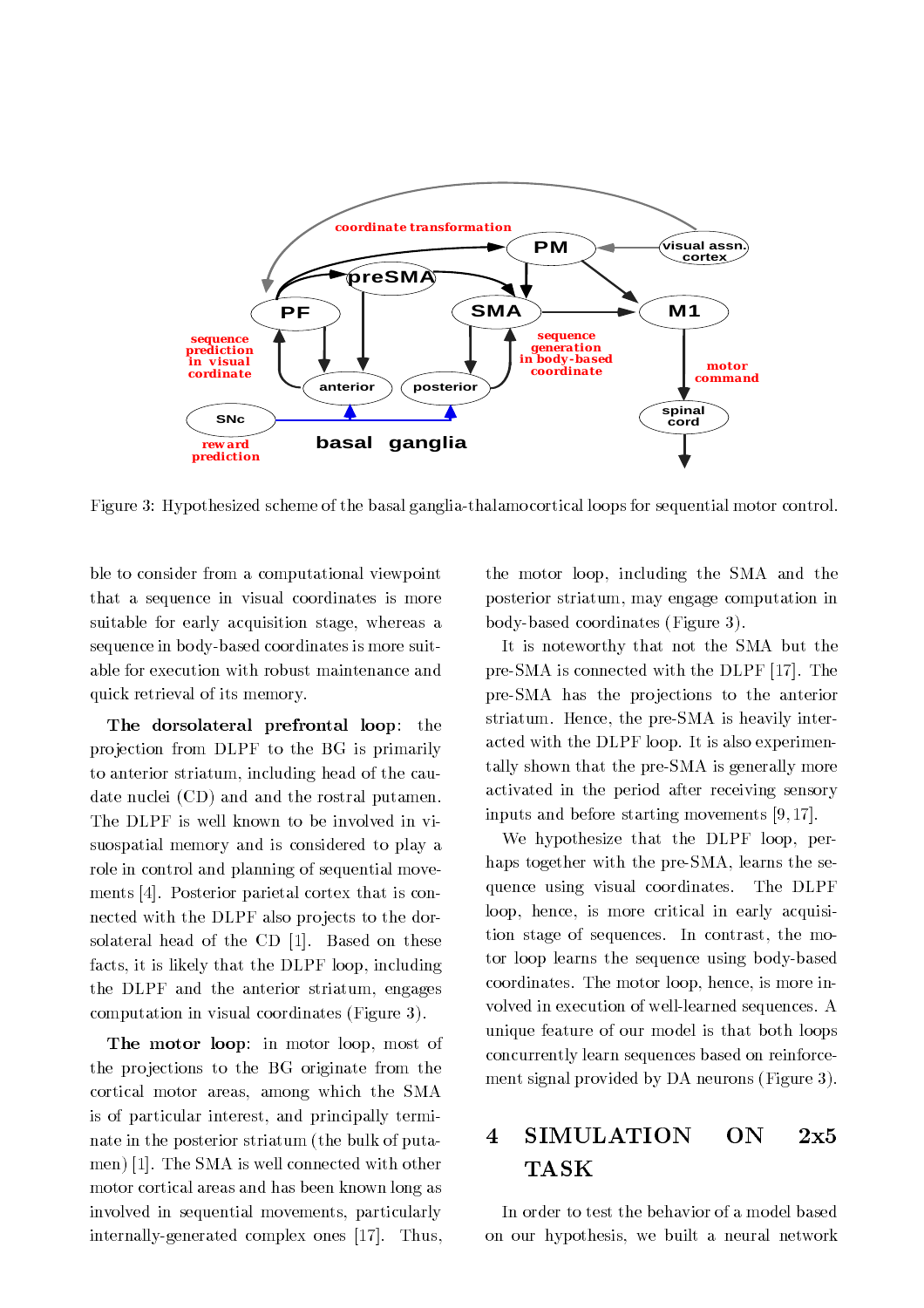

2 .?  - 
  
 
  - \* 1

of  $2x5$  task learning. # \$- % /  - -"
 "
  
"  $-$  . The contract of the contract of the contract of the contract of the contract of the contract of the contract of the contract of the contract of the contract of the contract of the contract of the contract of the con  $\blacksquare$  . The contract of the contract of the contract of the contract of the contract of the contract of the contract of the contract of the contract of the contract of the contract of the contract of the contract of the DLPF loop.

#### Network Architecture 4.1

2 . - +

  - 
1  
( - -   - + " sual network (DLPF-BG loop), the motor net- $\mathbf{r}$  and  $\mathbf{r}$  and  $\mathbf{r}$  and  $\mathbf{r}$  and  $\mathbf{r}$  and  $\mathbf{r}$  and  $\mathbf{r}$  and  $\mathbf{r}$  and  $\mathbf{r}$  and  $\mathbf{r}$  and  $\mathbf{r}$  and  $\mathbf{r}$  and  $\mathbf{r}$  and  $\mathbf{r}$  and  $\mathbf{r}$  and  $\mathbf{r}$  and  $\mathbf{r}$  and  $\mathcal{A}$  , and a set of the set of the set of the set of the set of the set of the set of the set of the set of the set of the set of the set of the set of the set of the set of the set of the set of the set of the set of

 
 -  !
 
 !
( 
- 
  -  $\mathcal{L}_{\mathcal{L}}$  . The contract  $\mathcal{L}_{\mathcal{L}}$  and  $\mathcal{L}_{\mathcal{L}}$  . The contract of the contract of the contract of the contract of the contract of the contract of the contract of the contract of the contract of the contrac !

 ! -    - -  - - - " -- - 

  -  - ( 

 ! #

$$
s_i(t) = \sum_j w_{ij}^I u_j(t) + w_{ij}^C x_j(t) \tag{1}
$$

$$
y_i(t) = \frac{\exp[\zeta s_i(t)]}{\sum_k \exp[\zeta s_k(t)]}
$$
 (2)

\$-( 
  -  - " ! 
 E -  !

$$
Prob(z_i(t) = 1) = y_i(t). \tag{3}
$$

\$- 
 !

 ( - " ( ( ! -  
/ #

$$
x_i(t+1) = x_i(t) + \frac{1}{\tau}(z_i(t) - x_i(t)) \qquad (4)
$$

I ne weight matrices  $w^2$  and  $w^2$  were updated  $\mathbf{A}$  . The contract of  $\mathbf{A}$  is a set of  $\mathbf{A}$  is a set of  $\mathbf{A}$  is a set of  $\mathbf{A}$  is a set of  $\mathbf{A}$  is a set of  $\mathbf{A}$  is a set of  $\mathbf{A}$  is a set of  $\mathbf{A}$  is a set of  $\mathbf{A}$  is a set of  $\mathbf{$ G ( 
%

B

$$
w_{ij}^{I}(t+1) = w_{ij}^{I}(t) + \eta^{I} \hat{r}(t) z_{i}(t) u_{j}(t) \qquad (5)
$$

$$
w_{ij}^C(t+1) = w_{ij}^C(t) + \eta^C \hat{r}(t) z_i(t) x_j(t) \qquad (6)
$$

 $\mathbf{A}$  , and  $\mathbf{A}$  , and  $\mathbf{A}$  , and  $\mathbf{A}$  , and  $\mathbf{A}$  , and  $\mathbf{A}$  , and  $\mathbf{A}$  , and  $\mathbf{A}$  , and  $\mathbf{A}$  , and  $\mathbf{A}$  , and  $\mathbf{A}$  , and  $\mathbf{A}$  , and  $\mathbf{A}$  , and  $\mathbf{A}$  , and  $\mathbf{A}$  ,  $\blacksquare$  . The contract of the contract of the contract of the contract of the contract of the contract of the contract of the contract of the contract of the contract of the contract of the contract of the contract of the  $\blacksquare$  . The contract of the contract of the contract of the contract of the contract of the contract of the contract of the contract of the contract of the contract of the contract of the contract of the contract of the

3 - + 
1( - 

 
 ! - - 
  -    To puttons in the Cartesian space. The input  $u$  $\mathbf{r}$  , and the contract of  $\mathbf{r}$  , and the contract of  $\mathbf{r}$  , and the contract of  $\mathbf{r}$  $\ln g$  buttons were  $\ln$ . Its output  $z$  represented -   

 (  - +

 " - + 
#

3 -  
1( 

 
 !   +
  0 
# ;- - 

$$
a_j(\theta) = \exp\left[-\frac{1}{2}\sum_{i=1}^2 \left(\frac{\theta^i - \theta_j^i}{\delta^i}\right)^2\right],\qquad(7)
$$

$$
b_j(\theta) = \frac{a_j(\theta)}{\sum_k a_k(\theta)}\tag{8}
$$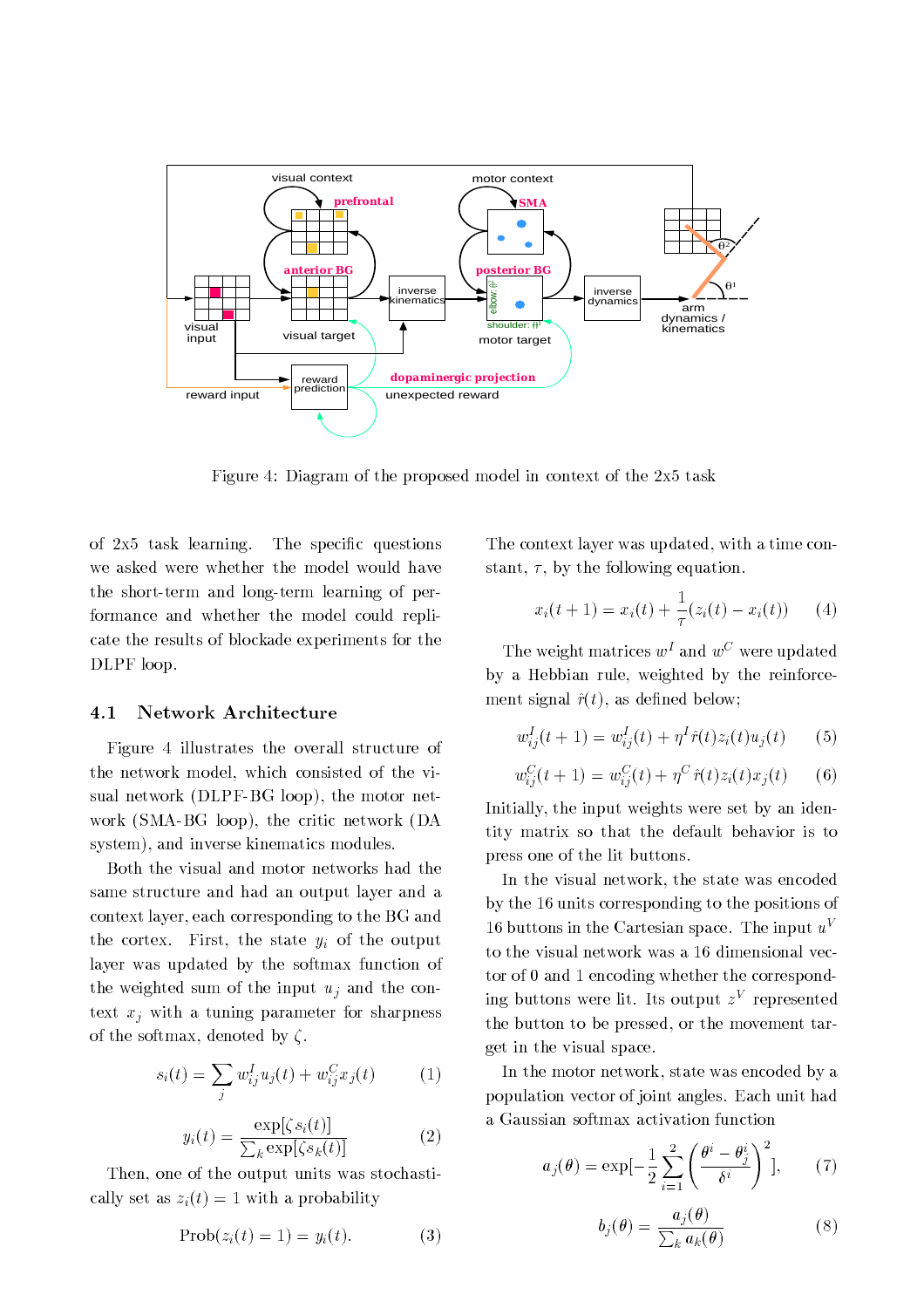where  $\theta^1$  and  $\theta^2$  denote shoulder and elbow angles and  $\theta_i^i$  denotes the preferred joint angle for the  $j$ -th unit.

An inverse kinematic model, which was derived analytically from the geometry of the arm, was used to transform the visual representation into corresponding motor representation. In the normal operation, the input to the motor network was a sum of two activation vectors, one calculated from the current visual input and the other from the output of the visual network.

The critic network provides the estimated value function given the current state, or the current sensory input, denoted by  $u^R$ . Its encoding is the same as the encoding of the state in the visual network. The estimated value of a state,  $P(t)$ , is defined by

$$
P(t) = \Sigma_j w_j^R u_j^R + b^R \tag{9}
$$

where  $w_i^R$  and  $b^R$  are the weight matrix and bias for the critic. Using this estimated value function, the reinforcement signal, or TD error,  $\hat{r}(t)$ , is computed by

$$
\hat{r}(t) = r(t) + \gamma P(t+1) - P(t) \tag{10}
$$

The critic weight matrix,  $w^R$ , and bias,  $b^R$ , is updated by use of TD error as defined below:

$$
w_j^R(t+1) = w_j^R(t) + \eta^R \hat{r}(t) u_j^R \qquad (11)
$$

$$
b^{R}(t+1) = b^{R}(t) + \eta^{b}\hat{r}(t)
$$
 (12)

Thus, note that we used  $TD(0)$  learning in simulation we report below for sake of simplicity and that the overall architecture of the network above is based on actor-critic scheme [2].

#### 4.2 **Simulation Setup**

We let the model learn 2 learned hypersets and 1 new hyperset per a simulated day, approximately keeping ratio between learned and new hypersets in experiment. Simulation is run for 10 days to train the model networks. Learning process during this period is examined to



Figure 5: Simulation result of learning a hyperset across days. The change in the number of completed sets (ordinate) across trials (abscissa) is compared among the 1st day (top), the 2nd day (middle) and the 10th day (bottom).

test whether the model exhibits different learning levels. Then, using the trained network parameters, we tested the performance of the network for learned and new hypersets in case of the blockade of the DLPF loop, or the visual network. In simulation, the blockade of the visual network was realized by inhibiting input from the visual network to the motor network.

#### Results 4.3

#### Different learning levels  $4.3.1$

Hikosaka et al. [5] indicated *short-term* learning by improved performance during a block and *long-term* learning by improved performance across days. It is clear in Figure 6 (right) that the model makes more errors in the first half of total trials than in the second half, in particular for the 1st and 2nd days. This indicates short-term learning (See also Figure 5). Figure 6 (left) shows that the model improved its performance for learned hypersets across days particularly for first few days, indicating long-term learning as observed in the experiments (See also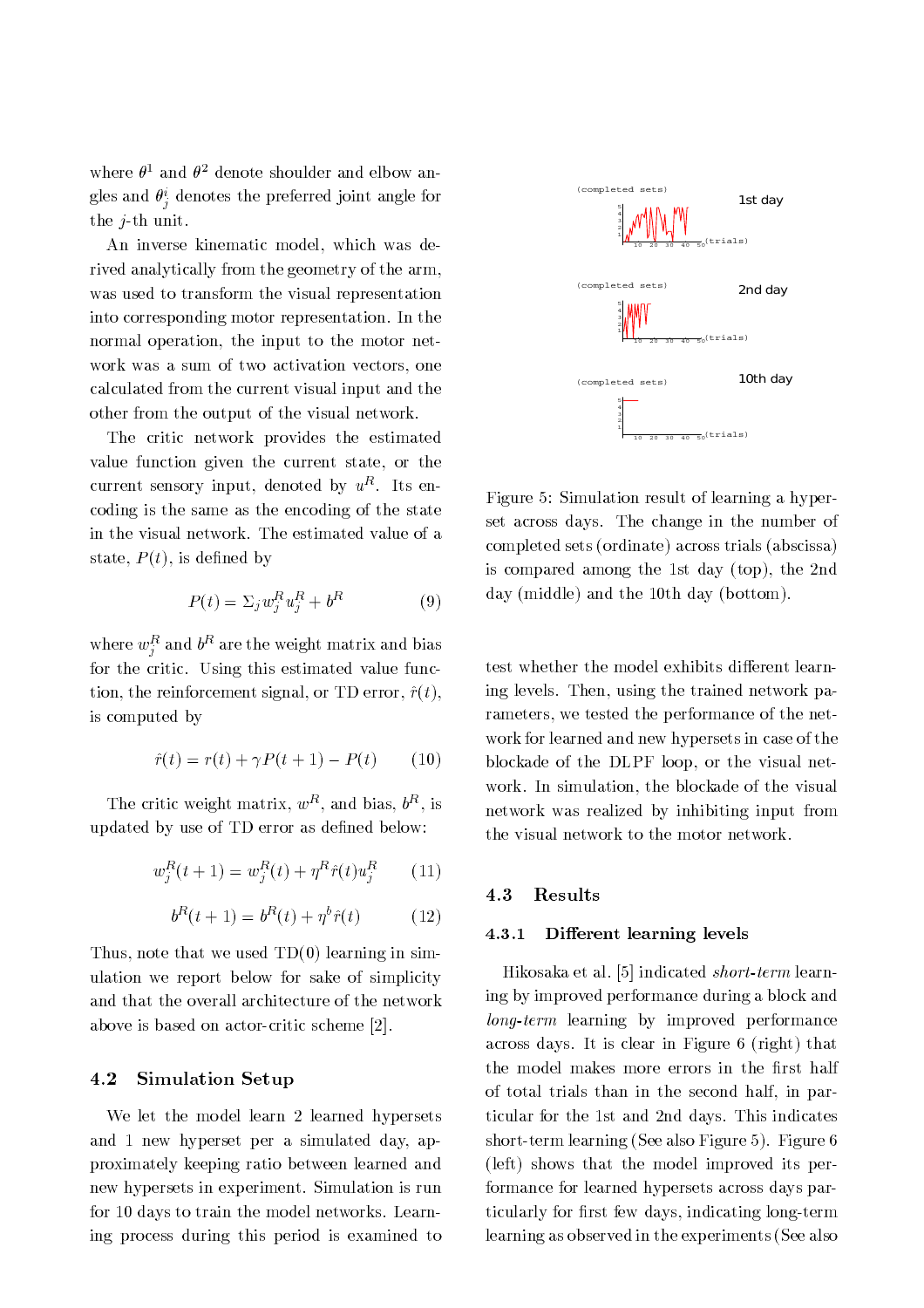

Figure 6: Performance of the proposed model: (left) example of learning a learned hyperset across days by the model. The number of successful trials is plotted against the total number of trials for the 1st, 2nd, and 10th days. (right) the averaged performance for learned hypersets across 10 days. The mean number of trials to criterion is plotted across days.

Figure 5 $[5]$ .

## Blockade of the anterior basal gan-4.3.2 glia and the presupplementary motor area

It is observed that the performance for the learned hyperset was not deteriorated by the blockade of the visual network (Table 1), similarly to the results of the blockade experiments in the  $2x5$  task [10,12]. In the present network architecture, it was observed in training period that the network could not learn some types of new hypersets at all and the same phenomena was sometimes observed in the blockade condition as well, which will be discussed in the next section.

Table 1: Results on the blockade of visual network: number of trials to criterion for learned hypersets

| <b>NORMAL</b>              | -BLOCK ADE       |
|----------------------------|------------------|
| Learned   $11.4(\pm 1.07)$ | $11.7(\pm 0.95)$ |

### **DISCUSSION** 5

We have hypothesized that the BG contribute to sequential motor control based on RL with multiple representations. The DLPF loop uses visual coordinates and contributes to learning sequences in early stage. The motor loop uses body-based coordinates and provides robustness with the sequential memory once acquired, even though the motor loop learns them slowly. The results of the model based on this hypothesis resembled some of experimental results in the 2x5 task: different levels of learning at behavior level and functional differentiation at neurophysiological level.

As noted above, it was observed in the present simulation that acquired sequential memory severely interfered learning for some types of new hypersets in training period as well as in blockade condition. This is probably because, in the present architecture, the output from the visual network is forwarded only as an input to the motor network so that the output from the visual network cannot directly influence on hand movements. We suggest that the present architecture should be extended to include explicit mechanism to let the output from the visual network directly influence on producing a final output and, for this purpose, to weight, or gate, outputs from both of the visual and motor networks. The resent study on neural activities in the pre-SMA suggests that such mechanism may exist and that the pre-SMA may be a part of it [11, 16]. This point is currently investigated. In addition, the functions of the cerebellum was not explicitly addressed in the present study, however, there are experimental results on the